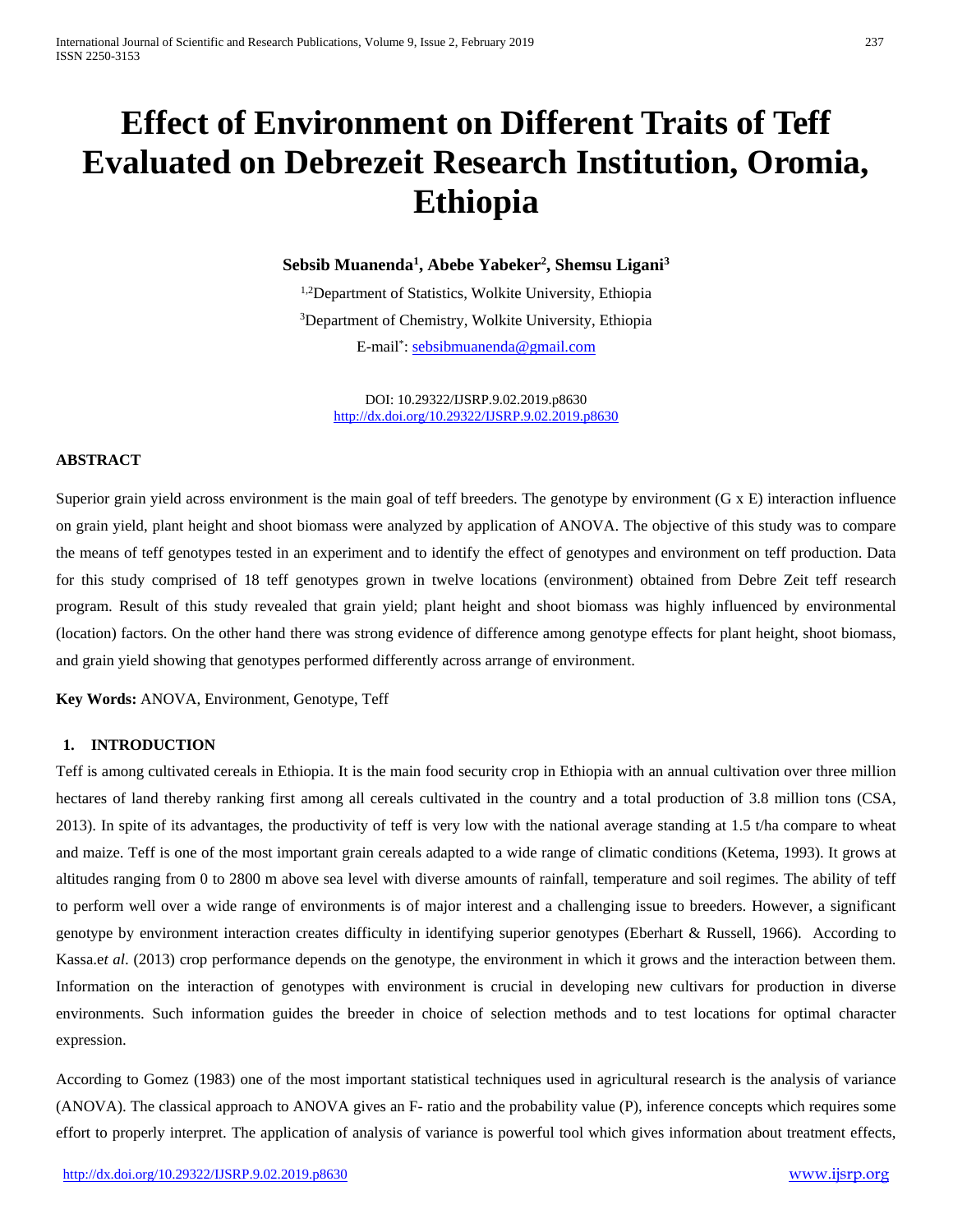difference among treatment effects. It is also essential for detecting and measuring the interaction of genotypes with location and/or season to identify high yield teff genotypes for wide agro- ecological adaptability and specific environments.

Research has been conducted on genetic analysis of variance of genetic diversity of teff to identify teff varieties with high grain yield and other important traits ((Assefa *et al*., 2011). When the combined data analyzed, a performance test of genotypes over a series of environments gives information on genotype-environment interactions. Therefore, the study of combined data analysis of variance of genetic diversity is very important for teff research program whose main goals include identify of genotypes with high grain yield and other desirable traits.

Analysis of variance (ANOVA) is the most efficient parametric method available for the analysis of data from experiments. ANOVA is a method of great complexity and subtlety with many different variations, each of which applies in a particular experimental context. Hence, it is possible to apply the wrong type of ANOVA in a particular experimental situation and, as a consequence, draw the wrong conclusions from the data (Armstrong *et al.,* 2002). Analysis of variance is a method of considerable complexity and subtlety, with many different variations, each of which applies in a particular experimental context.

#### **Genotypes effect on teff traits**

According to Wondewosen *et al*., (2012) the estimation of genetic parameter for different agronomic traits is necessary in the selection of superior teff genotypes and to evaluate the breeding strategies. Research has been conducted on genetic analysis of variance of genetic diversity of teff to identify varieties with high grain yield and other important traits and reported that the effect of genotypes was significant for days to maturity, grain yield, shoot biomass and plant height (Wondewosen *et al*., 2012).Thus the analysis of variance amongst teff varieties is an important component of improvement programs because it provides information about the genetic diversity of the crop and sets a platform for stratified sampling of breeding populations (Kassa *et al.*, 2013).

#### **Environmental effect on teff traits**

The test locations has showed substantial effects on all the traits studied (grain yield, shoot biomass, plant height etc.) indicating that the locations were adequately diverse to reveal the performance of the teff genotypes (Habte *et al*., 2015). Substantial genotype by environment interactions for all traits evaluated indicating that the test genotypes had differential performance at diverse locations. Depending up on the magnitude of the interactions or the differential genotypic response to environments, the varietal ranking can differ greatly across environments. The performance of a genotype is not necessarily under diverse agro- ecological zones. Therefore, crop performance depends on the genotype, the environment in which it grows and the interaction between them. According to Eberhart & Russell (1966), information on the interaction of genotypes with environment is crucial in developing new cultivars for production in diverse environments. Such information guides the breeder in choice of selection methods and to test locations for optimal character expression. When analyzed, a performance test of genotypes over a series of environments gives information on genotype-environment interactions.

## **2. Data and Methodology**

#### **2.1. Source of Data**

The experiment was conducted by Debre Zeit teff research programme at 12 different research field station (Debre Zeit light soil, Debre Zeit black soil, Akaki, Minjar, Holeta, Ginch, Addadi mariam, Axum, Adet, Bechina, Chefe donsa and Assosa). Data on 18 different teff genotypes was provided by Debre Zeit National teff research programme.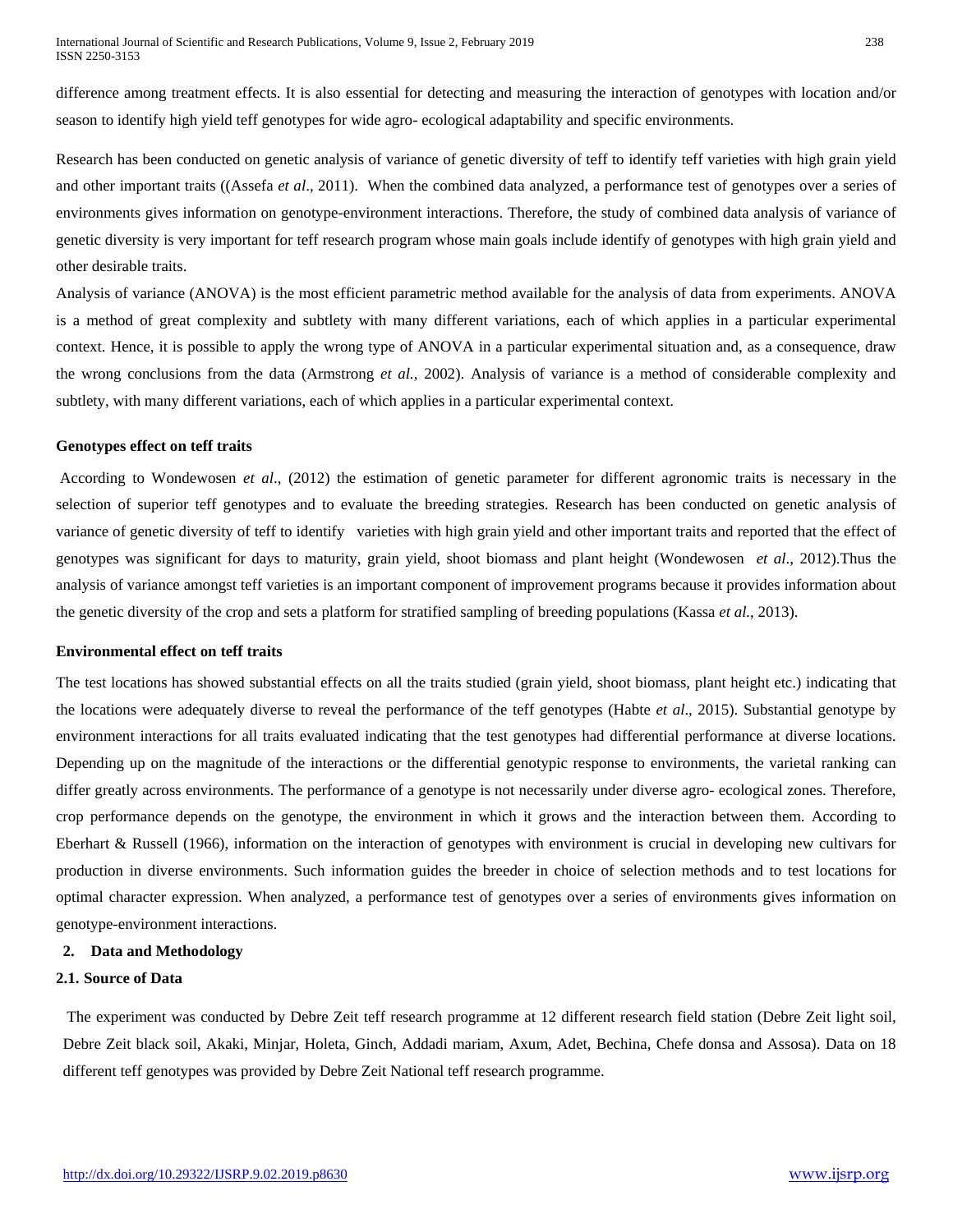# **2.2. Variables of the study**

## **Dependent variables**

Plant height: 10 randomly selected plants in a plot base was measured in centimeters by breeders

Shoot biomass: after harvest the total shoot biomass of each genotype was measured in grams

Grain yield: each replication was calculated for each genotype in grams for a plot base and finally it was converted into kilogram/ hectare.

## **Independent variables**

Genotype and locations

#### **2.3. Method of Data Analysis**

Randomized complete block design (RCBD) which is the most widely used experimental design in agricultural research used in the field. Experimental material is grouped into homogenous sub groups called blocks. Therefore, the field experiment was done by randomized completely block design (RCBD) with four replications across 12 locations, 2m x 2m plot size for each genotype with the following statistical model.

$$
Y_{i,j,k} = \mu + \gamma_i + \beta_{j,i} + \tau_k + (\gamma \tau)_{i,k} + \varepsilon_{i,j,k}
$$
\n
$$
[1]
$$

 $\mu$  = mean effect  $\gamma_i = i^{th}$ location effect  $\beta_{j,i} = j^{th}$  block effect within the  $i^{th}$  location  $\tau_k = k^{th}$ treatment effect  $(\gamma \tau)_{i,k}$  = interaction of the  $k^{th}$  treatment in the  $i^{th}$  location  $\varepsilon_{i,j,k}$  = pooled error

# **2.3.1. One -way ANOVA**

An ANOVA conducted on a designed in which there is only one factor is called a one way ANOVA. In general, one- way (factor) ANOVA techniques can be used the effect of treatments  $(k > 2)$  levels of a single factor to determine if different level of the factors affects observations differently. In one-way ANOVA, the total observation can be split into two components: variation between groups and variation within groups (error). Completely randomized design is an example of one-way ANOVA. However, if an experiment has two factors (independent variables), then the ANOVA called two-way ANOVA. Therefore, since the current experiment is conducted using randomized block design (RCBD) which has two factors, block and genotype, one way ANOVA is not appropriate for this experiment.

## **2.3.2. Two-way ANOVA**

An RCBD has two factors: the factor of interest that includes the treatments to be studied and the "Blocking Factor" that identifies the blocks used in the experiment. Since there was two factors, treatment and block, the analysis of variance was conduct in two- way ANOVA with the assumption that the outcomes for each treatment are normally distributed with a common variance. The errors (deviations of individual outcomes from the population group means) are assumed to be independent.

The F-statistic, defined by  $F = MS$  between (treatment) /MS within (error)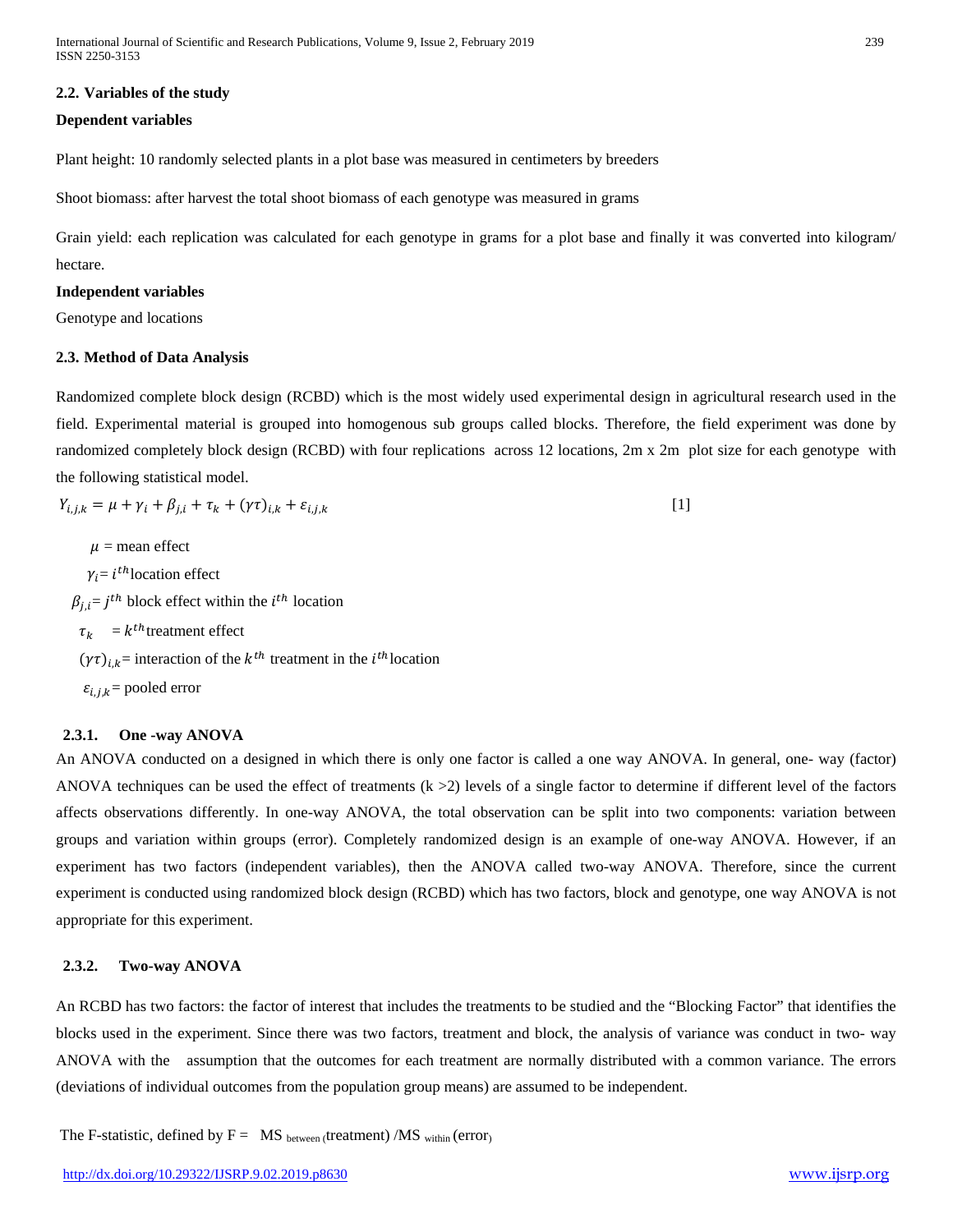ANOVA is used to test general rather than specific differences among means.

The critical step in an ANOVA is comparing MSE and MSB. Since MSB estimates a larger quantity than MSE only when the population means are not equal, a finding of a larger MSB than an MSE is a sign that the population means are not equal. But since MSB could be larger than MSE by chance even if the population means are equal, MSB must be much larger than MSE in order to justify the conclusion that the population means differ (*Glen, 1997)*.

In analysis of variance we compare the variability between the groups (how far apart are the means?) to the variability within the groups (how much natural variation is there in our measurements?). This is why it is called analysis of variance, abbreviated to ANOVA. Therefore, combined analysis of variance (ANOVA) will conduct for all agronomical data recorded at 12 locations.

**Factorial experiment**: in order to know from an experiment whether genotypes are interact with locations or were independent in there effect, genotype x location interaction analysis was conducted to see the effect of environment by genotype.

#### **3. Result and Discussion**

Combined analysis of variance was conducted for plant height, yield and shoot biomass across 12 locations to explore differences among genotypes, to test whether genotype was independent of environment or not for plant height, shoot biomass and grain yield and to determine the effect of environments/locations on different teff genotypes (genotype x location interaction). The result of combined analysis of variance for plant height, shoot biomass and grain yield of 18 genotypes in teff are discussed as follows.

#### **Environmental/location effects on teff traits**

There was very strong evidence of highly significant  $(p \le 0.0001)$  difference across locations for 18 genotypes for all plant height, shoot biomass and grain yield. This revealed that these environments represented a wide range of agro-climatic conditions to assess the performance and stability of the genotypes. Likewise, there was strong evidence  $(P < 0.001)$  of differences among the interaction effects of genotype and environment, indicating that the performance of these genotypes was highly dependent on the type of environment/locations considered for grain yield and similarly,  $(P=0.0007)$  and  $(p=0.0004)$  of significance difference among interaction effect of genotype and environment/locations showed for plant height and shoot biomass respectively.

#### **Genotype effect on teff traits**

Result from analysis of variance, there was strong evidence (P <0.0001) of differences among genotype effects for plant height, shoot biomass and grain yield showing that they performed differently across a range of environments.

After analysis of variance showed significant difference, mean separation was done using least significant difference (LSD) at  $\alpha$  = 0.05 level of significance differences to compare among means of genotypes and checks respectively.

The difference between two means is declared significant at any desired level of significance if it exceeds the value derived from the general formula:

$$
LSD\alpha = t\alpha \sqrt{\frac{2MSE}{r}}
$$
, Where  $\alpha = 0.05$  level of significance, t tabulated value from student t distribution at  $\alpha = 0.05$  and r is

number of replication.

#### **Mean performance of 18 teff genotypes over 12 locations for plant height, shoot biomass and grain yield traits**

Three quantitative traits (plant height, shoot biomass and grain yield) were investigated for 18 genotypes used in the study. Presented in Table 4 are the observations recorded for mean performances of the 18 genotypes evaluated across 12 locations. In general, the F-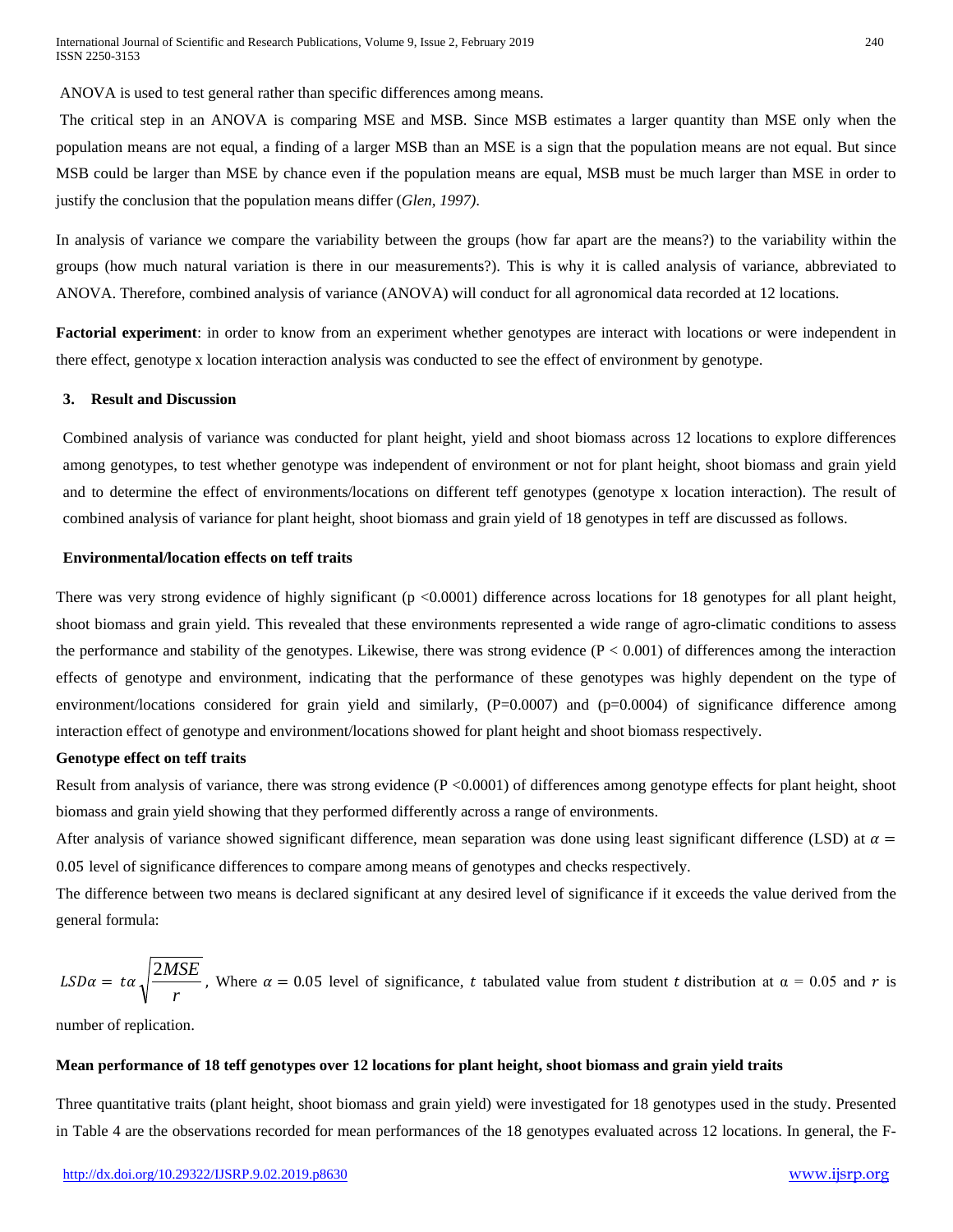test in the ANOVA showed significant (P<0.01) differences among the 18 genotypes for all the characters studied (Table 1). Since the analysis of variance for all traits was significant, further analysis such as, means separation (LSD), has been carried out to compare the genotype means over all locations and among genotypes.

| <b>Treatment grouping</b> | <b>MEAN</b> | N  | <b>INTRACTION</b> | Location       |
|---------------------------|-------------|----|-------------------|----------------|
| A                         | 114.888     | 72 | <b>NVTADETL</b>   | 9              |
| B                         | 104.292     | 72 | <b>NVTLSMNI</b>   | 3              |
| B                         |             |    |                   |                |
| <b>BC</b>                 | 102.978     | 72 | <b>NVTLSDZB</b>   | $\overline{4}$ |
| $\mathsf{C}$              |             |    |                   |                |
| DC                        | 100.329     | 72 | <b>NVTLSDZL</b>   | $\mathbf{1}$   |
| D                         |             |    |                   |                |
| D                         | 99.817      | 72 | <b>NVTHOLS</b>    | 5              |
| E                         | 93.667      | 72 | <b>NVTADDLS</b>   | $\overline{7}$ |
| E                         |             |    |                   |                |
| ${\bf E}$                 | 92.569      | 72 | <b>NVTGHLS</b>    | 6              |
| ${\bf E}$                 |             |    |                   |                |
| E                         | 92.242      | 72 | <b>NVTBCNAL</b>   | 10             |
| ${\bf E}$                 |             |    |                   |                |
| E                         | 91.444      | 72 | <b>NVTLSAKB</b>   | $\overline{2}$ |
| ${\bf F}$                 | 78.117      | 72 | <b>NVTASOSA</b>   | 12             |
| G                         | 74.975      | 72 | <b>NVTAXLS</b>    | 8              |
| H                         | 66.076      | 72 | <b>NVTCHLS</b>    | 11             |
| LSD(0.05)                 | 3.0103      |    |                   |                |
| CV                        | 9.79%       |    |                   |                |

Table 1: Mean performances of teff genotypes for plant height tested at across 12 locations.

*Means with the same letter are not significantly different*

For plant height among 18 genotypes, treatment A has the highest plant height (114.888 cm) at location 9 in national variety trial set Adet and is statistically the same as treatment B,BC,DC and D but significantly different with treatment E, E, E, E, and F. On the other hand, treatment H has the shortest plant height (66.076) and is statically the same as treatment G.

Therefore this result shows how plant height is affected by environment from one location to another this result is in agreement with (Habte *et al*., 2015) who reported location effect on plant, shoot biomass and grain yield and is similar to the previous report (Wondewosen *et al*., 2012) who reported plant height, shoot biomass and grain yield were different among genotypes.

Table 2: Mean performance of teff genotype for shoot biomass tested at across 12 locations

| <b>TRT</b> grouping | <b>Mean</b> | N  | <b>Interaction</b> | <b>LOCATION</b> |
|---------------------|-------------|----|--------------------|-----------------|
| A                   | 17590.3     | 72 | <b>NVTLSMNI</b>    |                 |
| B                   | 12177.1     | 72 | <b>NVTLSDZL</b>    |                 |
| B                   |             |    |                    |                 |
| B                   | 12163.2     | 72 | <b>NVTHOLS</b>     |                 |
| B                   |             |    |                    |                 |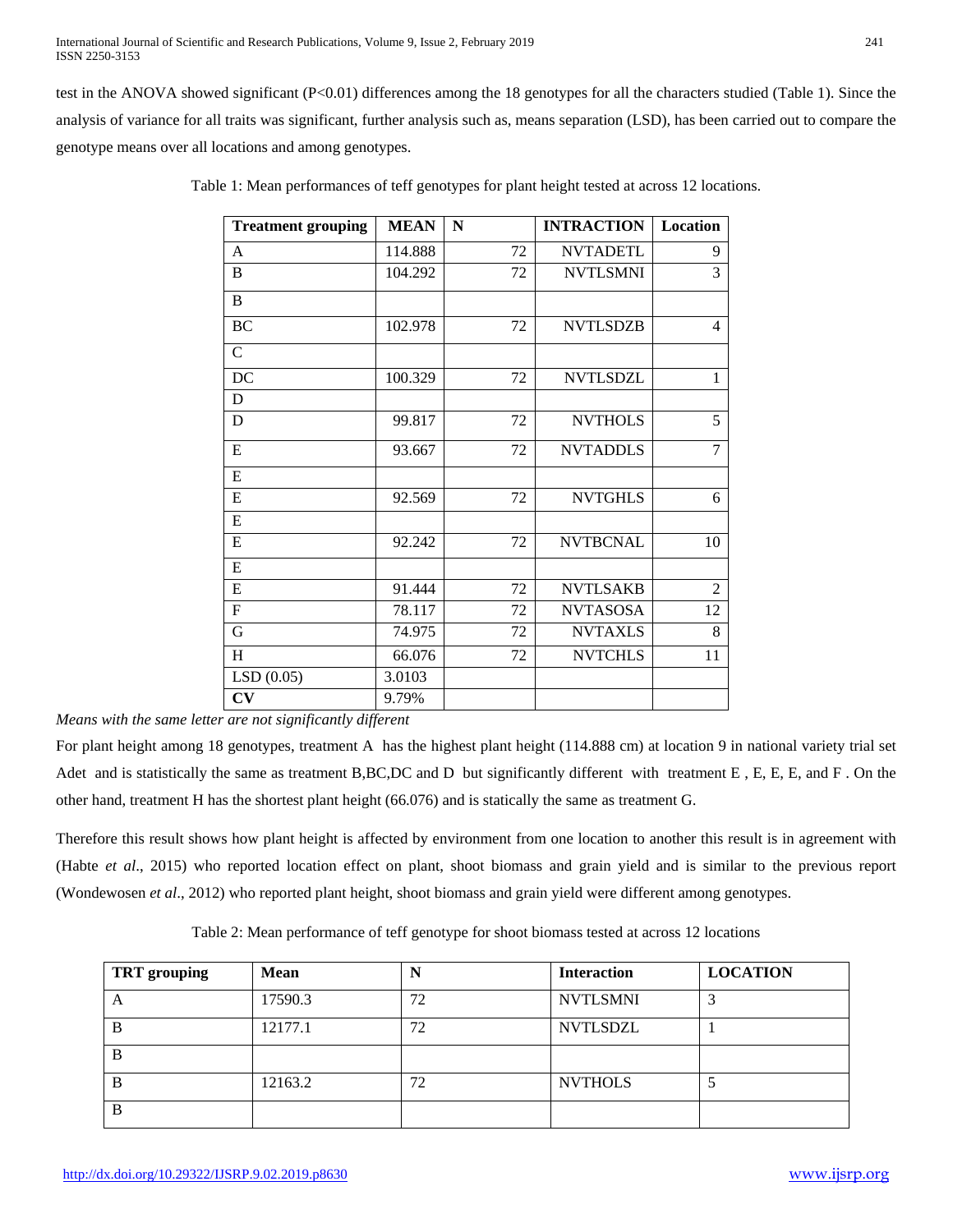International Journal of Scientific and Research Publications, Volume 9, Issue 2, February 2019 242 ISSN 2250-3153

| $\bf{B}$     | 12069.6 | 72 | <b>NVTADDLS</b> | 7              |
|--------------|---------|----|-----------------|----------------|
| $\mathbf C$  | 11048.6 | 72 | <b>NVTLSDZB</b> | $\overline{4}$ |
| D            | 8611.1  | 72 | <b>NVTADETL</b> | 9              |
| D            |         |    |                 |                |
| DE           | 8246.5  | 72 | <b>NVTGHLS</b>  | 6              |
| ${\bf E}$    |         |    |                 |                |
| ${\bf E}$    | 7868.5  | 72 | <b>NVTASOSA</b> | 12             |
| $\mathbf F$  | 5961.8  | 72 | <b>NVTBCNAL</b> | 10             |
| $\mathbf F$  |         |    |                 |                |
| $\mathbf F$  | 5746.5  | 72 | <b>NVTCHLS</b>  | 11             |
| $\mathbf G$  | 5125.0  | 72 | <b>NVTLSAKB</b> | $\overline{2}$ |
| $\, {\rm H}$ | 3076.4  | 72 | <b>NVTAXLS</b>  | 8              |
| LSD(0.05)    | 600.47  |    |                 |                |
| <b>CV</b>    | 19.86   |    |                 |                |
|              |         |    |                 |                |

*Mean with the same letter are not significantly different* 

From the result of mean of genotypes for shoot biomass treatment group A has the highest shoot biomass (17,590.3 kg/ha) at location 3 in National variety let set Minjar and treatment group H has the poor shoot biomass (3076.4kg/ha) at location 8 in National variety let set Axum. Among location 1, 5 and 7 has no significant shoot biomass difference and also location 6 and 9 has no significant mean difference. Between location 6 and 12 also no significant mean difference observed.

The result analysis of mean performance of genotypes of traits showed significant mean separation difference by locations. This result indicates that traits of teff tested genotypes are not independent of environmental effects. Among 12 locations of this experiment, location 2 has highest grain yield (553.700 kg/ha) whereas location 10 recorded the lowest grain yield.

## **4. Conclusion And Recommendation**

Application of analysis of variance is a statistical tool for agricultural research data enabled to identify superior genotypes across locations and also give information about interaction of genotypes and their environments.

The analysis of variance showed the genotype effect on plant height, shoot biomass and grain yield traits. Similarly the environmental/location effects on this studied traits was statistically highly significant on teff traits. Information on studied teff genotype by environment effect has been generated from the analysis of variance and showed highly significant difference for all studied traits.

Among 18 genotypes number 2, 4, 6, 12, 18 were identified as good yielding varieties by comparison of their means across locations.

Therefore, it can recommended that application of analysis of variance as a statistical tool for agricultural research data enabled to identify best performance of genotypes across locations to make selection decision for teff breeders.

# **Reference**

1. Armstrong A., Eperjesi F. and Gilmartin B. (2002).The application of analysis of variance (ANOVA) to different experimental designs in optometry.